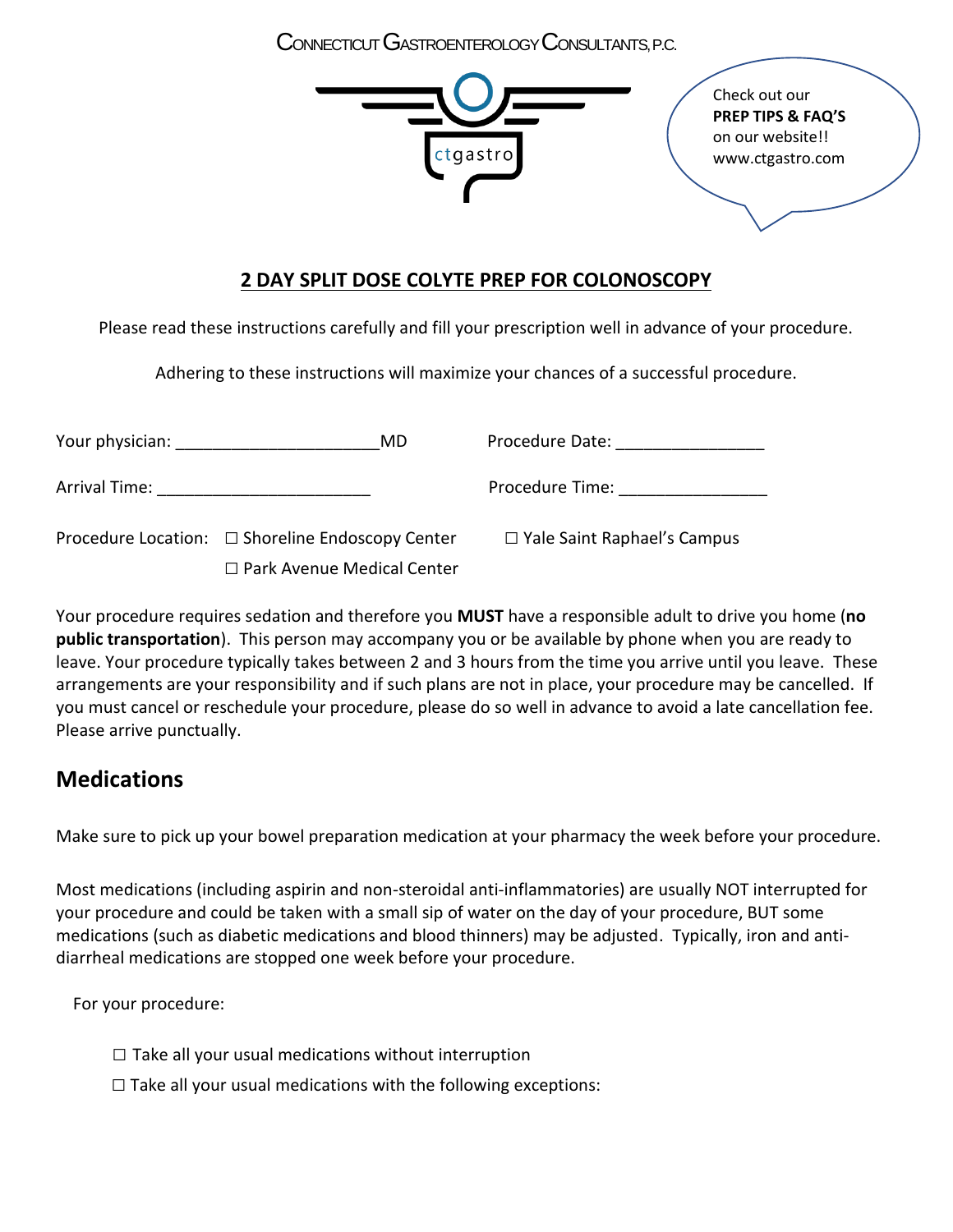### **2 DAY BOWEL PREP Instructions Colyte**

Removing the contents of your colon is essential for a successful colonoscopy. If your bowel is not adequately cleansed, your exam may be limited, and abnormalities may be missed; your procedure could be prolonged; or your exam may be repeated or rescheduled.

# **2 DAYS BEFORE your colonoscopy:**

#### **Start drinking clear liquids all day. NO SOLID FOOD.**

**Clear liquids** include water, coffee/tea, clear broth/bouillon, soda, fruit juice (without pulp), sports drinks such as Gatorade, PowerAde, Italian ice and jello. (**NO red jello or red liquids**). STAY HYDRATED BY DRINKING CLEAR LIQUIDS. Milk and other dairy products or substitutes are NOT allowed. NO alcoholic beverages.

At **6PM, drink 1 bottle of Magnesium Citrate** (you can buy this over the counter)

## **The DAY BEFORE your colonoscopy:**

**Continue to drink clear liquids all day until your colonoscopy. NO SOLID FOOD.** Stay hydrated through the prep with plenty of clear liquids.

Add water to the Colyte container, fill it to the top and refrigerate.

At **6pm**, drink half of the CoLyte solution. (You can drink one 8 oz. glass of the solution every 15 minutes until half of the gallon is consumed)

**6 hours before your colonoscopy (at \_\_\_\_\_ AM)**, drink the remainder of the CoLyte solution. You must finish the solution at least 4 hours before your colonoscopy.

If you are having difficulty with the taste of the bowel prep solution, you try adding ice and drink it with a straw. You may mix the CoLyte with crystal light flavoring packets.

## **\*\*\*\*\*NOTHING BY MOUTH 4 HOURS BEFORE YOUR COLONOSCOPY\*\*\*\*\***

After taking the laxative prep, you will have diarrhea. In general, stay well hydrated. This will help you feel well and improve the quality of your prep. Rarely patients experience abdominal cramps, bloating, discomfort or nausea. If this occurs give yourself a short break of about 30 minutes. These symptoms typically improve with time for with a bowel movement.

### **Please call with any questions, concerns or symptoms (203)777-0304**